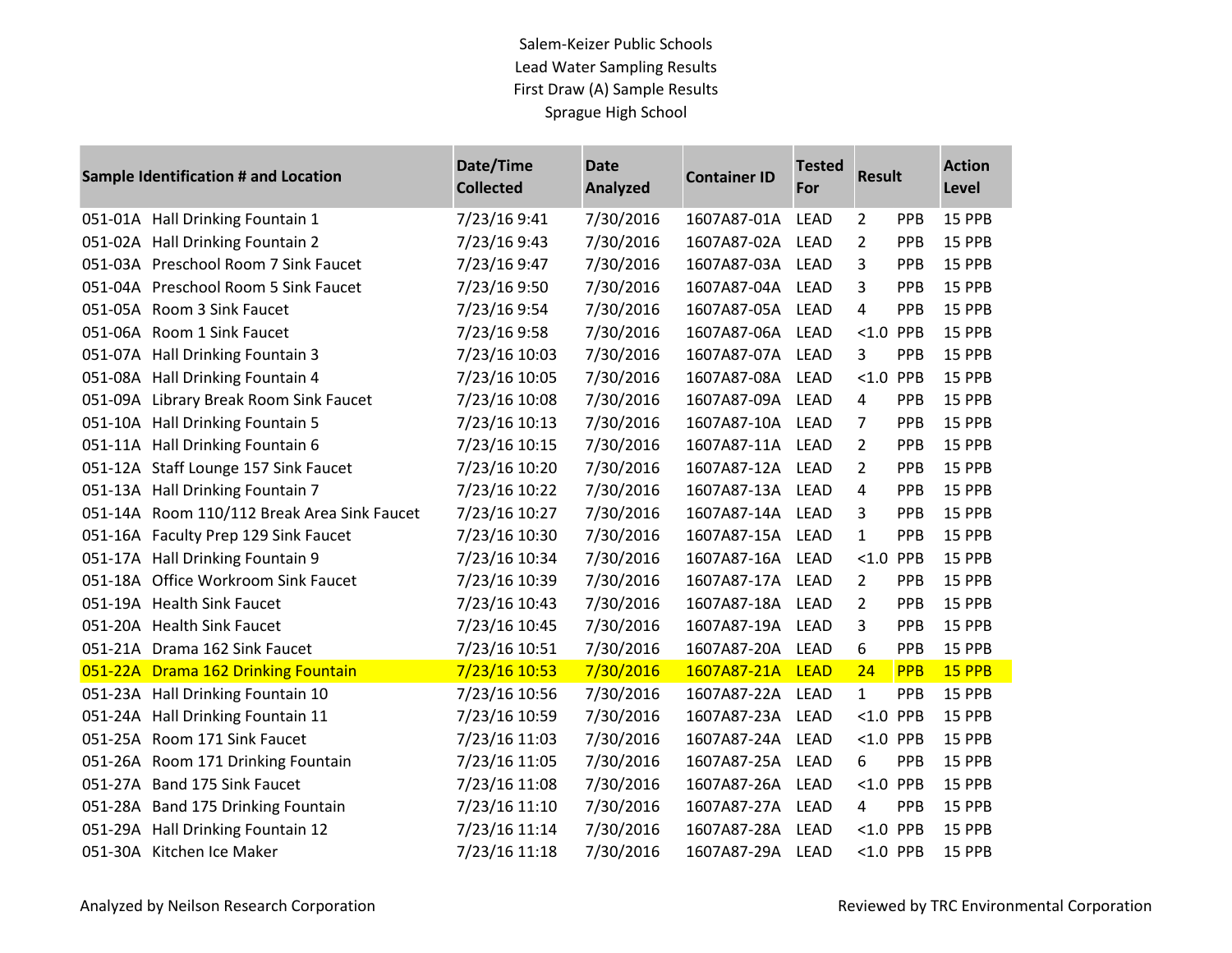| 051-31A Kitchen Food Prep Sink Faucet                                                    | 7/23/16 11:20 | 7/30/2016 | 1607A87-30A | LEAD        | $\overline{2}$ | <b>PPB</b> | 15 PPB        |
|------------------------------------------------------------------------------------------|---------------|-----------|-------------|-------------|----------------|------------|---------------|
| 051-32A Activities Gymnasium Drinking Fountain                                           | 7/23/16 11:26 | 7/30/2016 | 1607A87-31A | LEAD        | $\mathbf{1}$   | <b>PPB</b> | 15 PPB        |
| 051-33A Main Gymnasium Drinking Fountain                                                 | 7/23/16 11:29 | 7/30/2016 | 1607A87-32A | LEAD        | < 1.0          | <b>PPB</b> | 15 PPB        |
| 051-34A Hall Drinking Fountain 13                                                        | 7/23/16 11:33 | 7/30/2016 | 1607A87-33A | LEAD        | $\overline{2}$ | <b>PPB</b> | <b>15 PPB</b> |
| 051-35A Hall Drinking Fountain 14                                                        | 7/23/16 11:35 | 7/30/2016 | 1607A87-34A | LEAD        | $\mathbf{1}$   | <b>PPB</b> | 15 PPB        |
| 051-36A Training Room Ice Maker                                                          | 7/23/16 11:38 | 7/30/2016 | 1607A87-35A | LEAD        | < 1.0          | PPB        | 15 PPB        |
| 051-37A Boys Locker Room Drinking Fountain 1                                             | 7/23/16 11:42 | 7/30/2016 | 1607A87-36A | <b>LEAD</b> | 38             | <b>PPB</b> | 15 PPB        |
| 051-38A Boys Locker Room Drinking Fountain 2                                             | 7/23/16 11:45 | 7/30/2016 | 1607A87-37A | <b>LEAD</b> | $\overline{2}$ | <b>PPB</b> | 15 PPB        |
| 051-39A Girls Locker Room Drinking Fountain 1                                            | 7/23/16 11:50 | 7/30/2016 | 1607A87-38A | LEAD        | 2              | <b>PPB</b> | 15 PPB        |
| 051-40A Girls Locker Room Drinking Fountain 2                                            | 7/23/16 11:53 | 7/30/2016 | 1607A87-39A | LEAD        | 6              | <b>PPB</b> | 15 PPB        |
| 051-41A Hall Drinking Fountain 15                                                        | 7/23/16 11:57 | 7/30/2016 | 1607A87-40A | LEAD        | < 1.0          | PPB        | <b>15 PPB</b> |
| 051-42A Hall Drinking Fountain 16                                                        | 7/23/16 11:59 | 7/30/2016 | 1607A87-41A | LEAD        | < 1.0          | <b>PPB</b> | <b>15 PPB</b> |
| 051-43A Concessions Sink Faucet                                                          | 7/23/16 12:03 | 7/30/2016 | 1607A87-42A | <b>LEAD</b> | 3              | <b>PPB</b> | 15 PPB        |
| 051-44A Health 17 Sink Faucet                                                            | 7/23/16 12:07 | 7/30/2016 | 1607A87-43A | LEAD        | 3              | <b>PPB</b> | 15 PPB        |
| 051-45A Room 18 Sink Faucet                                                              | 7/23/16 12:10 | 7/30/2016 | 1607A87-44A | LEAD        | $\overline{2}$ | <b>PPB</b> | 15 PPB        |
| 051-46A Hall Drinking Fountain 17                                                        | 7/23/16 12:14 | 7/30/2016 | 1607A87-45A | LEAD        | < 1.0          | PPB        | 15 PPB        |
| 051-47A Hall Drinking Fountain 18                                                        | 7/23/16 12:16 | 7/30/2016 | 1607A87-46A | LEAD        | $\mathbf{1}$   | <b>PPB</b> | 15 PPB        |
| 051-49A Stadium Concessions Sink Faucet 1                                                | 7/23/16 12:24 | 7/30/2016 | 1607A87-47A | LEAD        | 3              | <b>PPB</b> | <b>15 PPB</b> |
| 051-50A Stadium Concessions Sink Faucet 2                                                | 7/23/16 12:27 | 7/30/2016 | 1607A87-48A | LEAD        | 7              | <b>PPB</b> | 15 PPB        |
|                                                                                          |               |           |             |             |                |            |               |
| EPA Action Level for Lead in Schools is 20 PPB                                           |               |           |             |             |                |            |               |
| <b>SKPS Action Level for Lead is 15 PPB</b>                                              |               |           |             |             |                |            |               |
| Highlighted samples are at or exceed the Salem-Keizer Public Schools (SKPS) Action Level |               |           |             |             |                |            |               |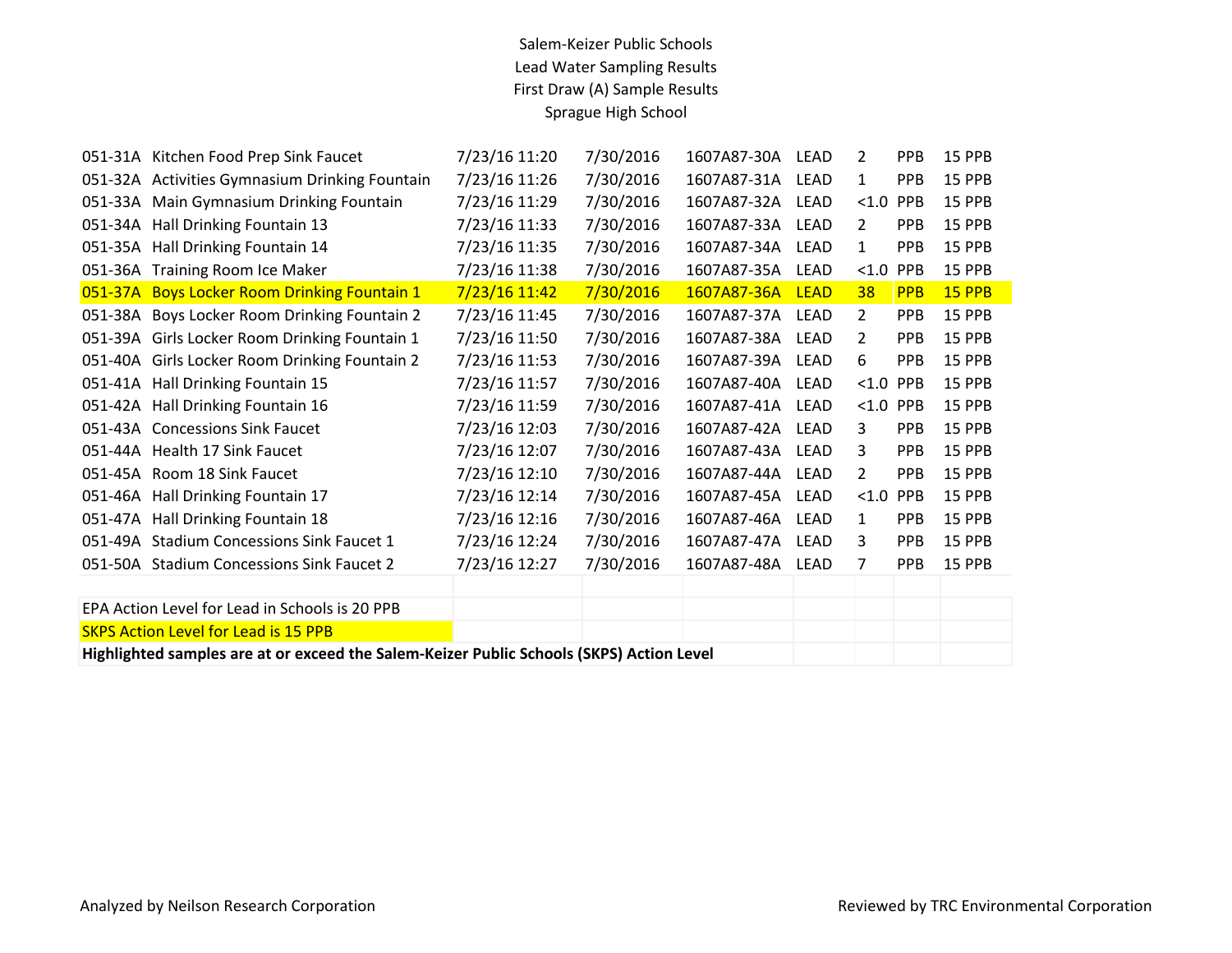| Sample Identification # and Location | Date/Time<br><b>Collected</b> | <b>Date</b><br><b>Analyzed</b> | <b>Container ID</b> | <b>Tested</b><br>For | <b>Result</b> | <b>Action</b><br>Level |
|--------------------------------------|-------------------------------|--------------------------------|---------------------|----------------------|---------------|------------------------|
| 051-15A Hallway Drinking Fountain #8 | 9/22/2016 6:01                | 9/26/2016                      | 57955               | LEAD                 | <b>PPR</b>    | <b>15 PPB</b>          |

EPA Action Level for Lead in Schools is 20 PPB

SKPS Action Level for Lead is 15 PPB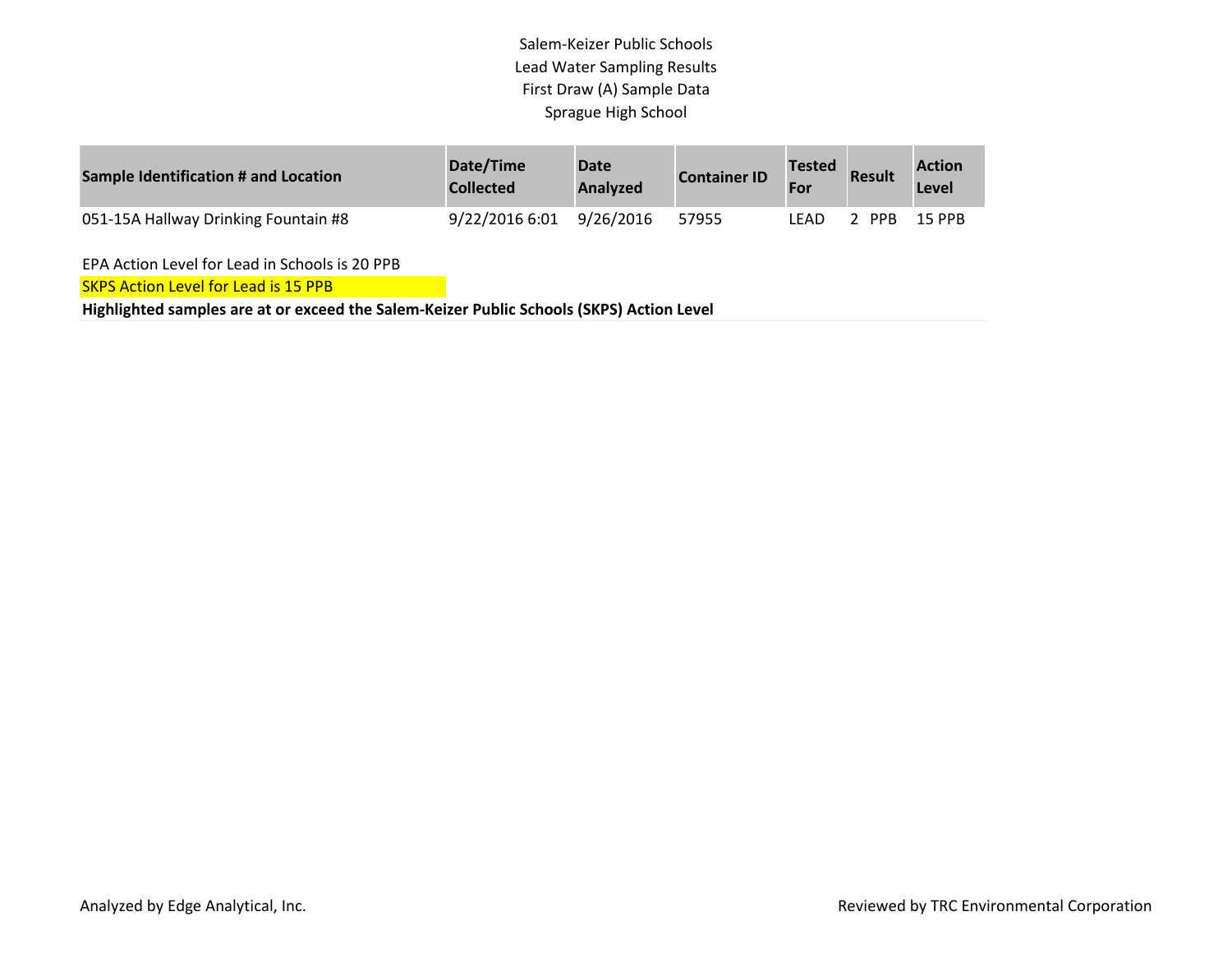| <b>Sample Identification # and Location</b>       | Date/Time<br><b>Collected</b> | <b>Date</b><br><b>Analyzed</b> | <b>Container ID</b> | <b>Tested</b><br><b>Result</b><br>For |             | <b>Action</b><br>Level |
|---------------------------------------------------|-------------------------------|--------------------------------|---------------------|---------------------------------------|-------------|------------------------|
| 051-51A Staff Rm 157 Refrigerator Water Dispenser | 1/20/2017 5:00                | 1/23/2017                      | 3125                | LFAD.                                 | <1.0 PPB    | 15 PPB                 |
| 051-52A Staff Rm 157 Refrigerator Ice Dispenser   | 1/20/2017 5:01                | 1/23/2017                      | 3126                | LFAD.                                 | $< 1.0$ PPB | 15 PPB                 |

EPA Action Level for Lead in Schools is 20 PPB

**SKPS Action Level for Lead is 15 PPB**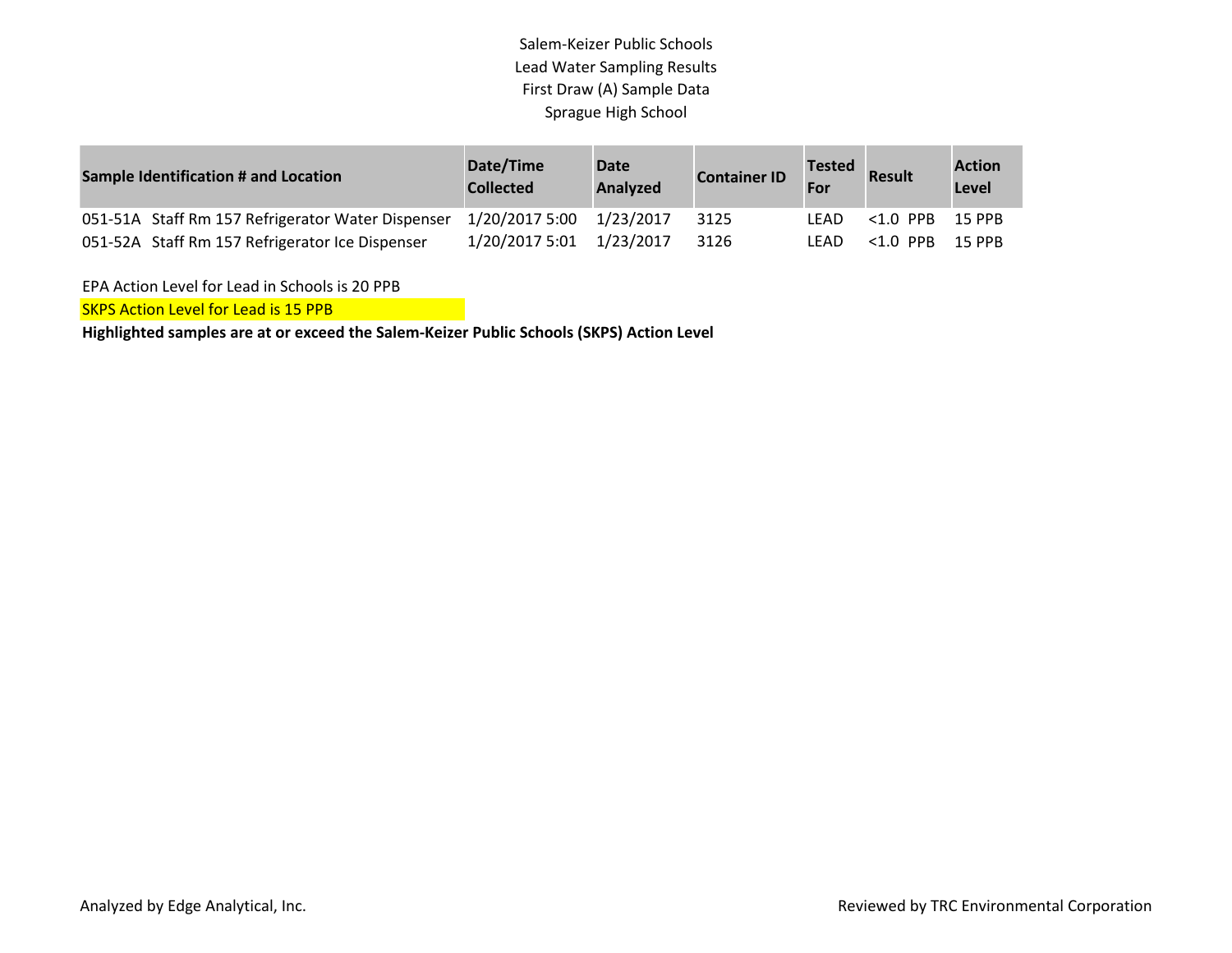| <b>Sample Identification # and Location</b>                                              | Date/Time<br><b>Collected</b> | <b>Date</b><br>Analyzed | <b>Container ID</b> | <b>Tested</b><br>For | <b>Result</b> |            | <b>Action</b><br>Level |
|------------------------------------------------------------------------------------------|-------------------------------|-------------------------|---------------------|----------------------|---------------|------------|------------------------|
| 051-22B Drama 162 Drinking Fountain                                                      | 7/23/2016                     | 8/14/2016               | 1607A88-21A         | LEAD                 | 8             | <b>PPB</b> | <b>15 PPB</b>          |
| 051-37B Boys Locker Room Drinking Fountain 1                                             | 7/23/2016                     | 8/14/2016               | 1607A88-34A         | LEAD                 | $< 1.0$ PPB   |            | <b>15 PPB</b>          |
|                                                                                          |                               |                         |                     |                      |               |            |                        |
| EPA Action Level for Lead in Schools is 20 PPB                                           |                               |                         |                     |                      |               |            |                        |
| <b>SKPS Action Level for Lead is 15 PPB</b>                                              |                               |                         |                     |                      |               |            |                        |
| Highlighted samples are at or exceed the Salem-Keizer Public Schools (SKPS) Action Level |                               |                         |                     |                      |               |            |                        |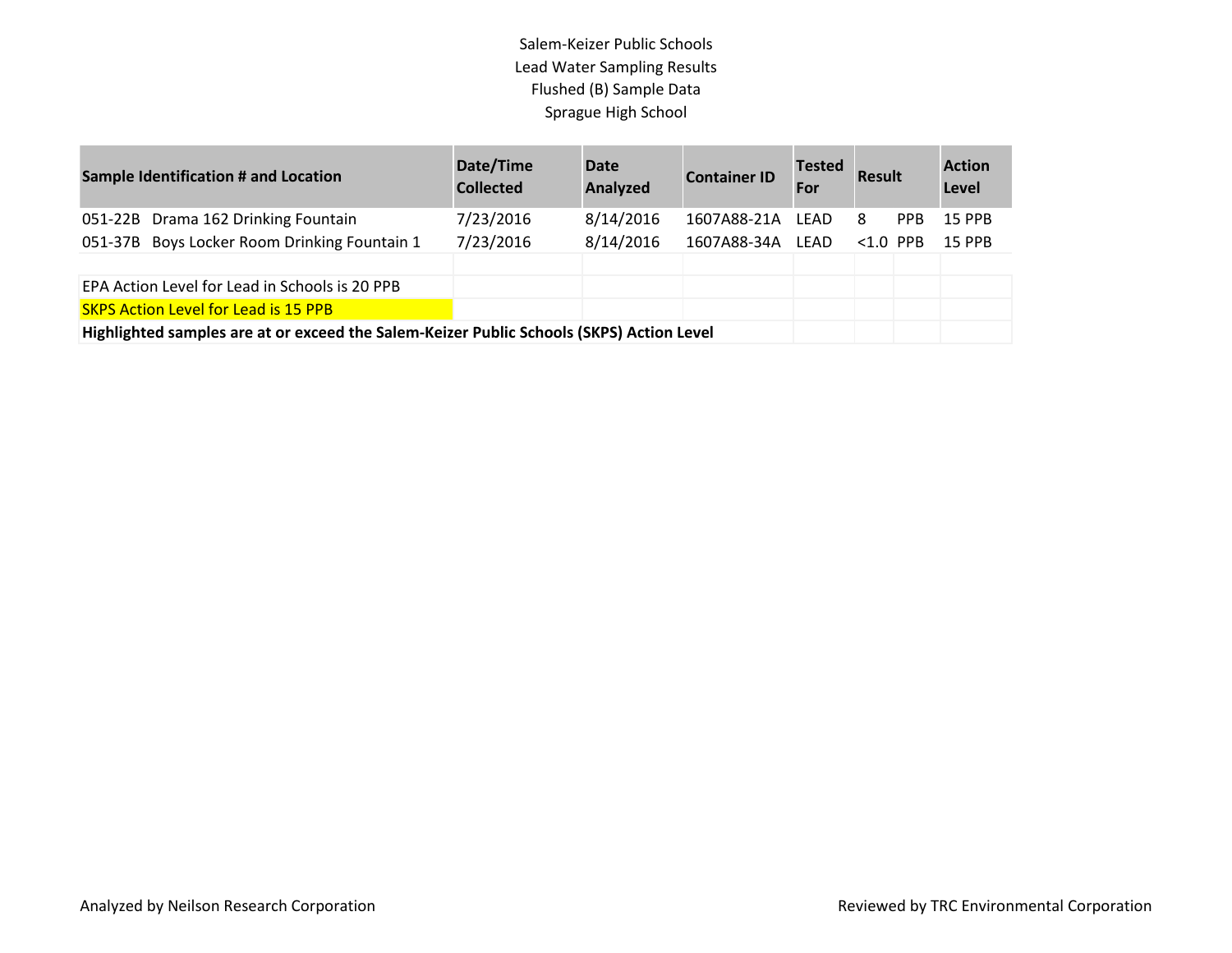| <b>Sample Identification # and Location</b>    | Date/Time<br><b>Collected</b> | <b>Date</b><br>Analyzed | <b>Container ID</b> | <b>Tested</b><br>For | <b>Result</b> |            | <b>Action</b><br>Level |
|------------------------------------------------|-------------------------------|-------------------------|---------------------|----------------------|---------------|------------|------------------------|
| 051-53A Main Entry Hall Drinking Fountain w/54 | 1/5/18 7:05:00AM 1/8/2018     |                         | 898                 | LFAD                 | $\leq$ 1      | PPB.       | <b>15 PPB</b>          |
| 051-54A Main Entry Hall Bottle Filler w/53     | 1/5/18 7:07:00AM 1/8/2018     |                         | 899                 | LFAD                 | $<$ 1         | PPB.       | <b>15 PPB</b>          |
| 051-55A Gym Entry Hall Drinking Fountain w/56  | 1/5/18 7:00:00AM 1/8/2018     |                         | 900                 | LFAD                 | $\leq$ 1      | <b>PPB</b> | <b>15 PPB</b>          |
| 051-56A Gym Entry Hall Bottle Filler w/55      | 1/5/18 7:12:00AM 1/8/2018     |                         | 901                 | LFAD                 | $\leq$ 1      | PPR.       | <b>15 PPR</b>          |

EPA Action Level for Lead in Schools is 20 PPB

**SKPS Action Level for Lead is 15 PPB**